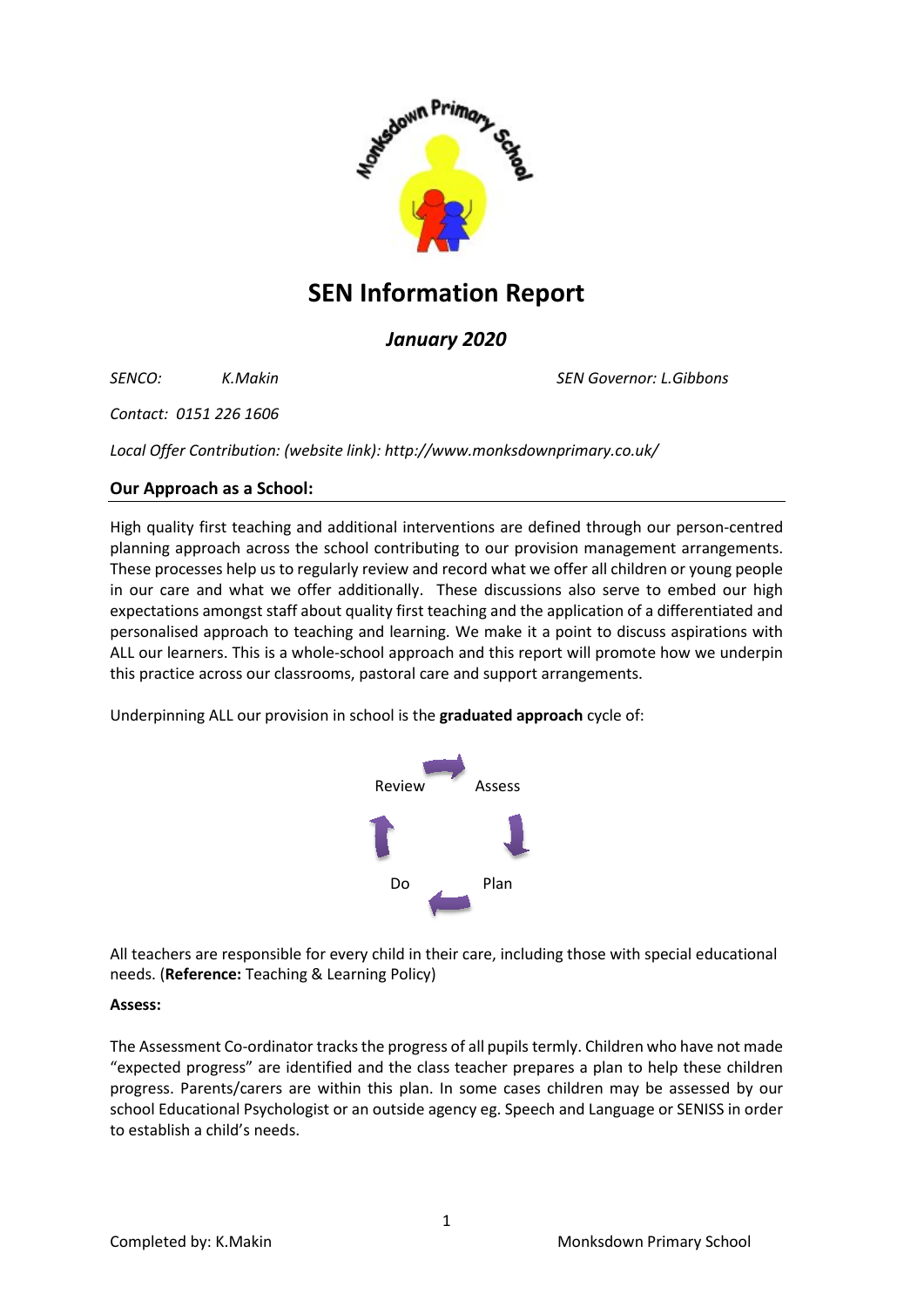## **Plan:**

Children with SEN receive support within school or via outside agencies, depending on their level of need. Children who are receiving School Support will take part in appropriate interventions and their progress will be monitored. Parents will be kept informed about interventions in place for their children. Some children with a particularly high level of SEN will have an Individual Education Plan written specifically for them to allow them to achieve identified outcomes and progress. These identified outcomes will be established and shared with parents / carers.

## **Do:**

The outcomes identified for children would be achieved by actions including:

- Interventions in Literacy/Numeracy
- T.A. support/differentiated work
- Learning Mentor Support
- In house counselling
- Outside agency involvement
- Small group workshops

#### **Review:**

As a child's progress is reviewed, the support given will be considered and in consultation with the child/parents and carers a new way forward will be planned, which in turn will inform any actions or new interventions for that child.

Having consulted with children and their parents, all our additional provision (internal or external) is based on an agreed outcomes approach and these are discussed with the professionals that offer the support to your child/young person and hold both our internal/external providers and ourselves to account.

## **SEN Needs:**

Children and young people's SEN are generally thought of in the following four broad areas of need and support:

1. Communication and interaction

If a child has a specific need in this area our school refers to SLT (Speech and Language Therapy). Children who need support with social interaction may be referred to the ASD Pathway via outside agencies including the Educational Psychologist, or by general referral to the Paediatrician at Alder Hey if the school feels this is necessary.

In school children will have opportunities to work with small group situations and we run an ongoing 'Time to Talk' Programme in Foundation and Key Stage 1. We also use 'Black Sheep' and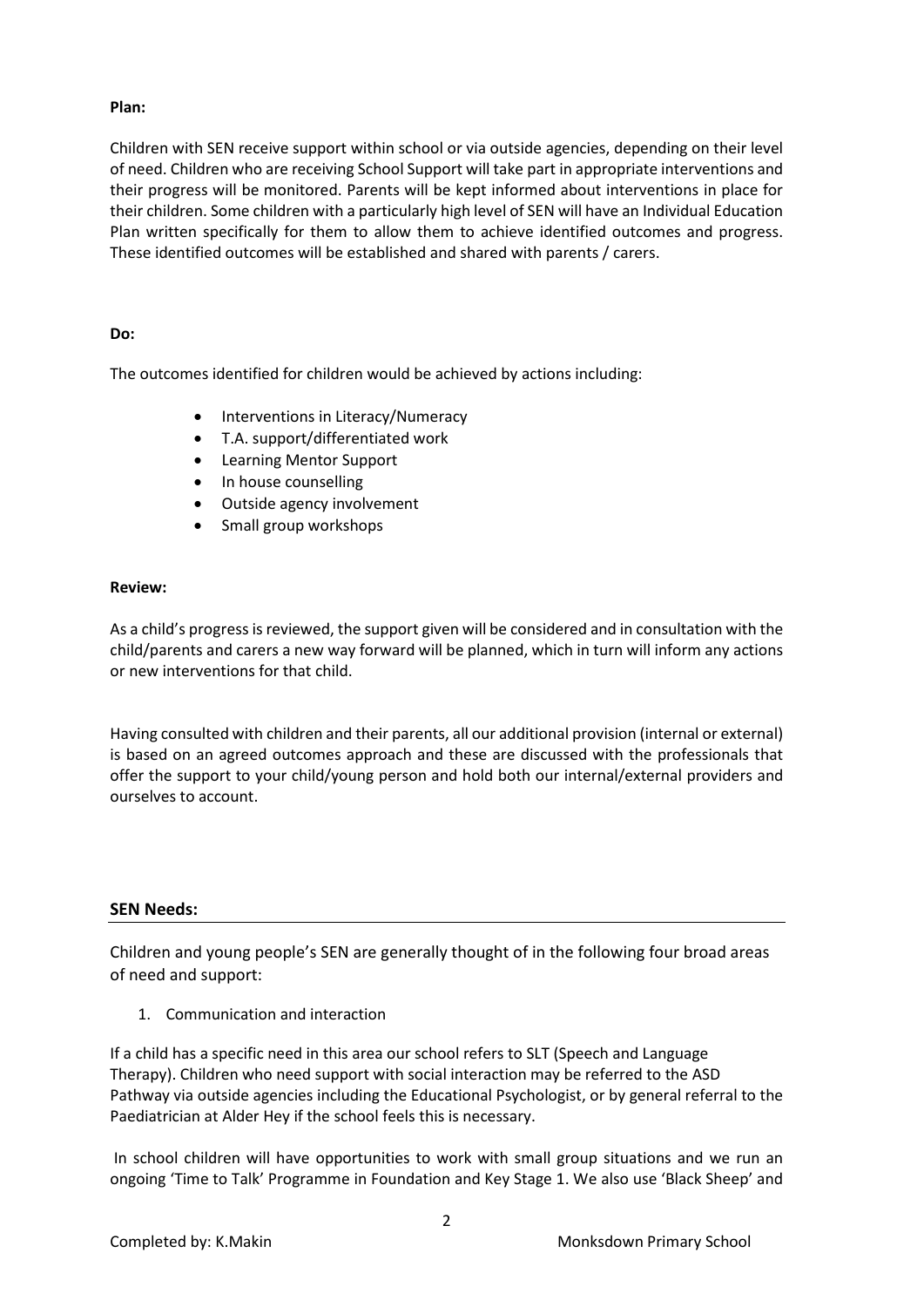'Well Comm' speech and language intervention programmes where appropriate. The school also employs a Speech Therapist for half a day per week who will assess children's needs and provide targets and some therapy. Children with speech and language needs in Nursery will also be signposted to local SureStart children's centres for advice and support.

2. Cognition and learning

Children will be included in specific interventions if they have a particular learning need. If a child appears to have further issues with cognition and learning our school uses the services of SENISS and Educational Psychology to establish any specific needs. Children with specific learning difficulties such as dyslexia may be given coloured overlays when reading, support with spelling techniques and a multi-sensory approach to literacy.

# 3. Social, emotional and mental health

We have a school Learning Mentor and trained Counsellor who support children in this area. Our school also has "Circle Time" embedded into our curriculum to ensure the pupil's voice is heard. Our PHSE curriculum ensures children know how to keep safe, have knowledge of stranger danger, Cyber-bullying etc. Advice and referrals are made to CAMHS (Child and Adolescent Mental Health Services) as needed. We also have an allocated school nurse for advice, and a Seedlings practitioner who works weekly with a small number of individual children needing therapeutic input.

# 4. Sensory and/or physical needs

Children with physical or sensory needs will be supported as needed. Support may include an Intimate Care Plan and/or an Evacuation Plan agreed with school and home. Children with sensory issues may be given 'fidget toys' to relieve stress, have a specific comfortable place to sit in whole class time, take part in basic sensory circuit work or have their timetable adapted in order to meet their needs. Our school has a lift and disabled toilets on the ground floor. Evac chairs are located on upper floors and designated staff are trained to use them to transport children with physical needs to the lower floor in the event of an emergency. Referrals to Occupational Therapy and Physiotherapy are made as required.

As of February 2020, we have 116 children receiving some form of SEN Support within school and/or are involved with outside agencies.

We have internal processes for monitoring quality of provision and assessment of need. These include pupil interviews, meetings with parents, learning walks, data analysis, classroom observations, published and bespoke assessments and monitoring of work.

# **Co-producing with children, young people and their parents**

Involving and informing parents and learners in the dialogue is central to our approach and we do this through:

- Informing parents about their child's needs via the class teacher and/or SENCO
- Opportunities for discussion also occur regularly when children have an Individual Education Plan, EHAT or EHCP.
- Parents meetings take place each term.
- Every child has a written report sent home in Summer Term.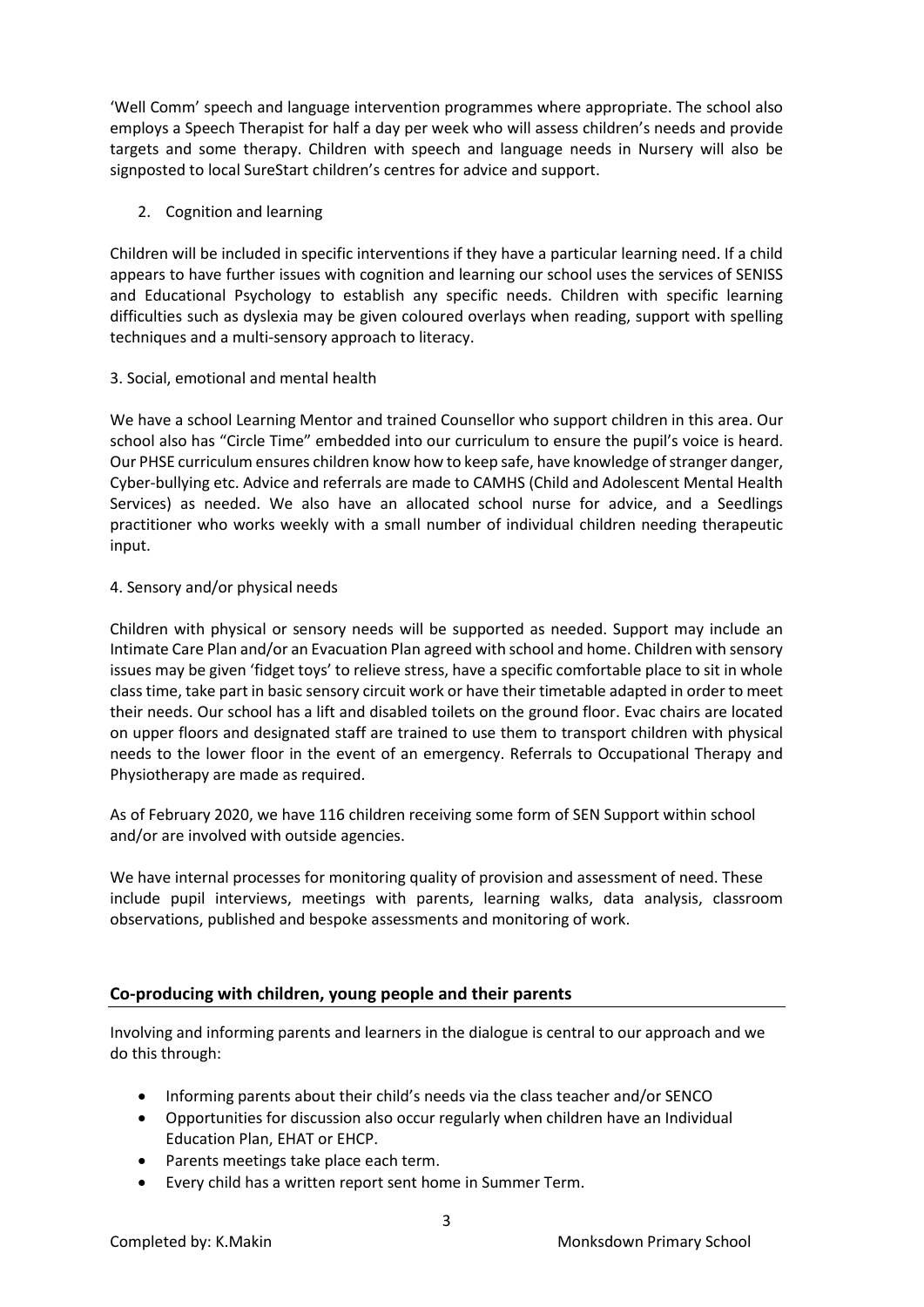# **Staff development and Qualifications**

## **We are committed to developing the ongoing expertise of our staff. Staff training needs are audited and actions taken. Recent Staff training has included:**

- Child-specific Speech and Language Workshops
- Child specific OT training
- Muscular Dystrophy awareness session
- Sensory Processing Awareness for Foundation staff
- SPLD awareness sessions x 2
- Working with children who present individual behaviour challenges
- Teaching pupils with sensory impairment
- Care and control for senior leaders
- Supporting pupils with Down's Syndrome.

## **Staff deployment**

Considerable thought, planning and preparation goes into utilising our support staff to ensure children achieve the best outcomes, this includes support to help them to gain independence and prepare them for adulthood from the earliest possible age.

Every class has a qualified Teaching Assistant to support the teaching of all children in the class, including those with special educational needs, and to deliver targeted interventions for individuals and small groups. A small number of Teaching Assistants are deployed throughout the school to specifically support children who have a particular physical or Special Educational need, subject to funding. Additionally, a part-time qualified teacher is employed to deliver Literacy and Numeracy intervention in small groups in Year 6.

## **School External Partnerships and Transition Plans**

Our academic assessment for children and young people with special educational needs is moderated through our cluster of schools and neighbouring partners.

During the Summer Term 2019, we supported 12 children with special educational needs transition to their next phase in education. The School SENCO attended the LA Transition meeting in June 2019 to ensure all vulnerable children and children with SEND had a smooth transition into secondary school. The SENCO passed over all documents and verbal information needed to the secondary schools to ensure children's needs were fully understood. We also arranged meetings in school where parents, teachers and secondary school staff could sit together and discuss a child's additional needs if further discussion and more detailed transition support was necessary. Five pupils took part in enhanced transition activities. Similarly, transition plans and parent-staff meetings were put into place for children with SEN who were moving phases within the school, e.g. from Nursery to Reception.